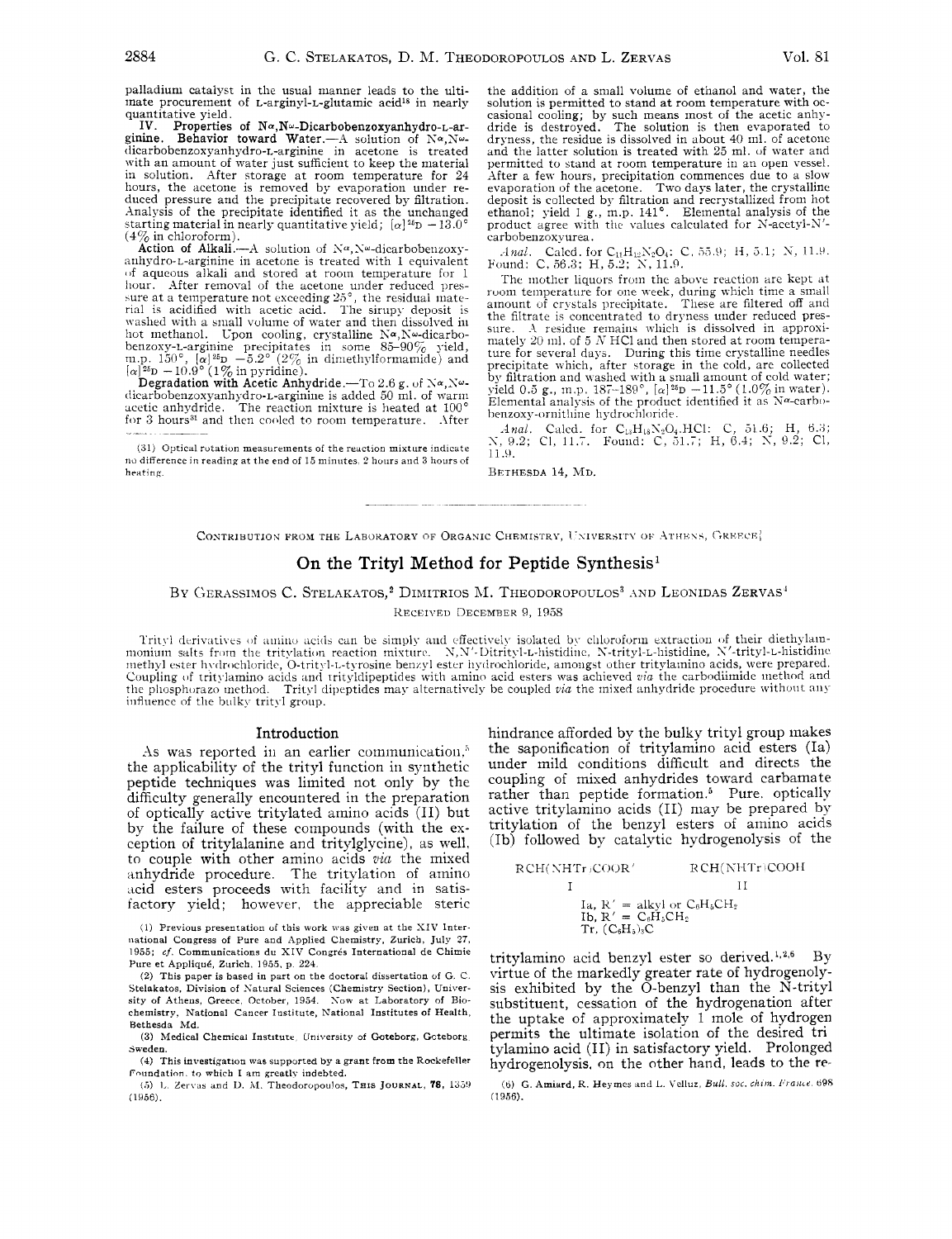moval of the trityl group in the form of triphenylmethane.<sup>5</sup>

thane.<sup>5</sup>

\n1b 
$$
\xrightarrow{Pd, H_2}
$$
 II  $\xrightarrow{Pd, H_2}$  RCH(NH<sub>2</sub>)COOH + TrH

Preparation of tritylamino acids may be alternatively effected through direct tritylation of an amino acid in aqueous solution in the presence of diethylamine, followed by acidification of the reaction mixture with acetic acid. **1,5,6** However, the isolation of tritylamino acids may be most simply and effectively achieved in the form of their diethylammonium salts by extraction of the reaction mixture with chloroform. This latter modification, indeed, has extended the applicability of the method and has permitted the synthesis of the trityl derivatives of L-valine, L-alanine, L-leucine, L-tryptophan, L-methionine, L-glutamine, L-proline, L-isoleucine and L-histidine in addition to those previously reported.<sup>5</sup>

During the direct tritylation of L-histidine a small amount of monotrityl-L-histidine was isolated in addition to ditrityl derivative. The monotrityl derivative exhibits a positive Pauly test thus demonstrated the structure as 111. On the other hand, when an absolute alcoholic solution of the hydrochloride ditrityl-L-histidine methyl ester (IV) was heated briefly on a steam-bath, detritylation occurred only at the  $\alpha$ -amino position<sup>3</sup> with the formation of the monotrityl derivative V, which did not give a Pauly reaction. In a similar manner, 0-trityl-L-tyrosine benzyl ester (VI) was prepared by mono-detritylation of the corresponding 0,N ditrityl derivative. As these compounds (V and VI) contain a protected imidazole and a protected hydroxy function, respectively, they are of popential utility as intermediates in the synthesis of histidine and tyrosine peptides



The difficulty encountered in the coupling of a tritylamino acid (11) with a large R group by the mixed anhydride procedure does not necessarily apply to other methods of coupling,<sup>1,2,6</sup> e.g. the phosphorazo method<sup>7</sup> or the carbodiimide method,<sup>8</sup> the mechanisms of which presumably are not as greatly influenced by the steric effect of the trityl group. The trityl derivatives of L-asparagine, Lglutamine and L-phenylalanine may thereby be condensed with other amino acids, although the yields are low. **As** was expected, no comparable steric effect could be detected when trityldi- or polypeptides were used *in lieu* of the amino acid derivatives. For this reason, coupling reactions

involving the former derivatives proceed normally and in good yield, even in the case of the mixed anhydride method. The practical value of the trityl method therefore appears to lie chiefly in the synthesis of higher peptides<sup>5</sup> where the steric effect of the bulky trityl substituent is obviated, although its use for the synthesis of smaller peptides in special cases should not be precluded.

### **Experimental**

Prior to analysis the trityl derivatives were dried at room temperature under a high vacuum; other compounds were dried at 78".

Benzyl Esters of N-Tritylamino Acids (Ib).-The benzyl esters of the amino acid hydrochlorides, benzenesulfonates or  $p$ -toluenesulfonates may be used in the preparation of these compounds; their tritylation was carried out in ex-

these compounds; their tritylation was carried out in ex-<br>actly the same manner as the tritylation of the correspond-<br>ing alkyl esters.<sup>5</sup><br>N-Tritylglycine benzyl ester, yield 80%, m.p. 70°.<br>Anal. Calcd. for C<sub>28</sub>H<sub>28</sub>O<sub>2</sub>

N-Trityl-L-leucine benzyl ester, yield 80%, m.p. 100-<br>101°. *Anal.* Calcd. for  $C_{32}H_{33}O_2N$ : C, 82.9; H, 7.2;<br>N, 3.0. Found: C, 82.6; H, 7.0; N, 2.8.<br>X-Trityl-L-phenylalanine benzyl ester, yield 75%, sirupy.<br>Anal. Cal

glutamine, L-proline, L-isoleucine and L-tryptophan were<br>prepared by catalytic hydrogenation of the corresponding<br>benzyl esters or by tritylation of the corresponding anino<br>acids. The following procedures (A and B) are typ

A. N-Trityl-L-phenylalanine benzyl ester (5 g., 0.01 mole) dissolved in methanol or ethyl acetate was hydrogenated in the presence of 0.5 g. of freshly prepared palla-<br>dium black. After 30–45 min., 275 ml. (approx. 1.1 moles)<br>of hydrogen had been absorbed  $(24^{\circ}, 756 \text{ mm.})$ ; the hydro-<br>genation was interrupted at this point. evaporated to dryness. Upon dissolving the residue in an- hydrous ether, filtering off traces of phenylalanine and addhydrous ether, filtering off traces of phenylalanine and adding diethylamine, the diethylammonium salt of trityl-Lphenylalanine precipitated.

B. L-Leucine (1.3 g., 0.01 mole) was dissolved in a mixture of **4** ml. of water, 3 ml. (0.03 mole) of diethylamine and 8 ml. of isopropyl alcohol. Trityl chloride (3.6 g., 0.013 mole) was then added with continuous, vigorous shaking. The addition was effected in twelve equal portions within a period of one hour at room temperature. When the reaction was completed, 30 ml. of water was added and the mixtion was completed, 30 ml. of water was added and the mix-<br>ture extracted twice with chloroform. The combined chloroform extracts, which contain tritylcarbinol and tritylmethylamine,<sup>5</sup> besides the desired product, were washed with a little water, dried over sodium sulfate and then evaporated to dryness in vacuo. Complete removal of chloroform was ensured by the addition of a few ml. of alcohol and repetition of the evaporation *in uacuo.* Upon dissolving the residue in anhydrous ether, adding a few drops of diethylamine, and cooling the solution, the diethylarnmonium salt of trityl-L-leucine precipitated; the latter was washed repeatedly with anhydrous ether, wherein the above-mentioned by-products are soluble. The water layer was acidified with acetic acid and evaporated to dryness *in uacuo;*  after the addition of alcohol, 0.7 g. of L-leucine was recov- ered.

**N-Trityl-L-asparagine.**—L-Asparagine hydrate (1.5 g., 0.01 mole) was tritylated by procedure B, as described above. At the end of the tritylation water was added. The precipitate, consisting mostly of triphenylcarbinol, was filtered off and washed with water containing a few drops of diethylamine. The combined filtrates were acidified with 10 ml. of acetic acid in the cold and immediately extracted twice with chloroform (30 ml. each time). The combined chloroform extracts were washed twice with water and dried for a few minutes over sodium sulfate. On standing in the cold, trityl-L-asparagine crystallized out; yield 1.8 g. (48%), m.p. 175<sup>°</sup>,  $[\alpha]^{26}D -6.3^\circ$  (*c* 4%, in methanol); reported<sup>5</sup> m.p. 174<sup>°</sup>,  $[\alpha]^{26}D -6.1^\circ$  (in methanol).

**<sup>(7)</sup>** *S.* Goldschmidt and H. Lautenschlager, Ann , *880,* **68 (1953).** 

<sup>(8)</sup> J C Sheehdn and G P. **Hess, THIS JOURNAL, 77,** 1067 **(1955).**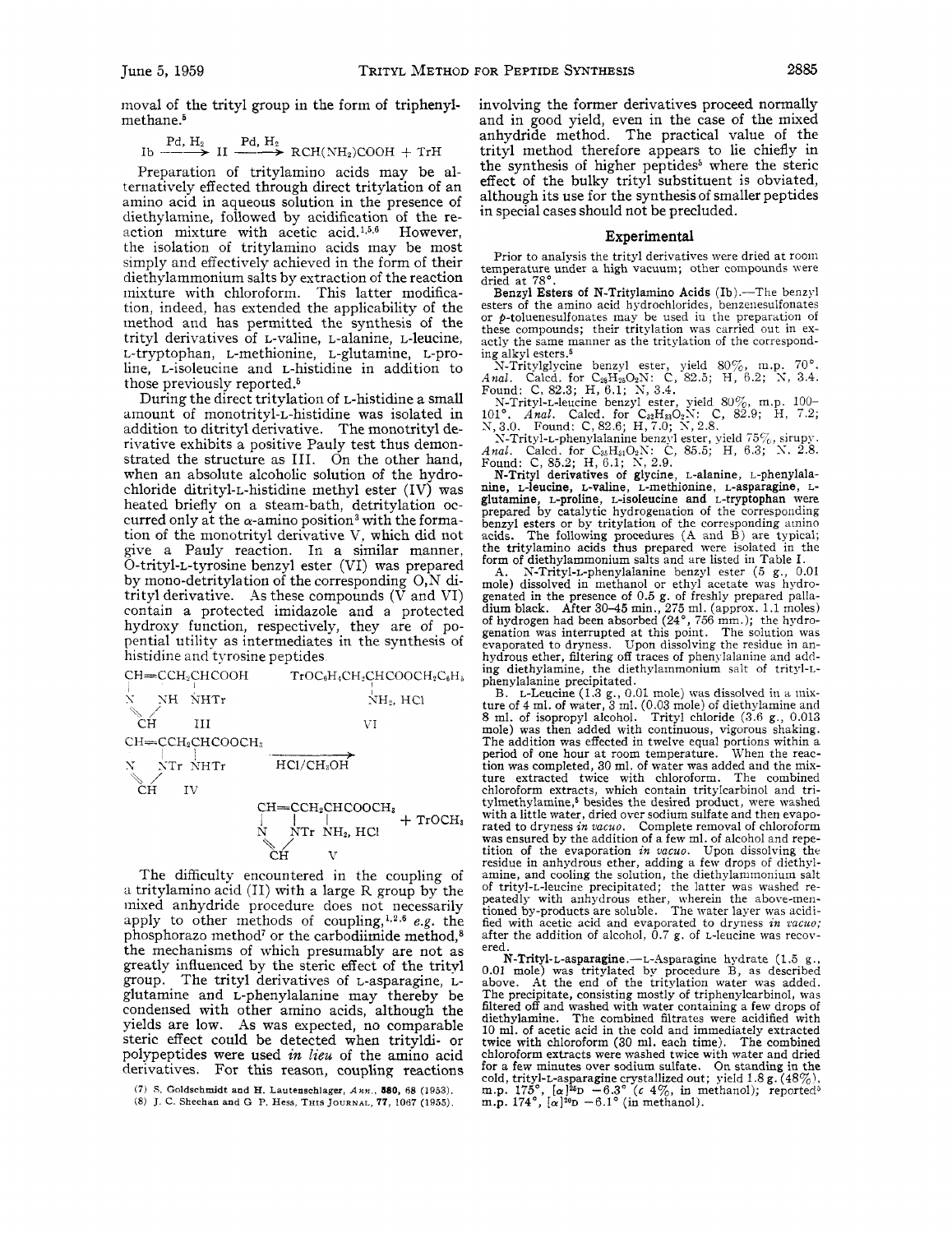| ۰ |  |
|---|--|
|---|--|

| Diethylammonium<br>salts of      | Yield, b, c, d                  |                             |                 |                       | Carbon, $\%$ |       | Hydrogen, % |       | Nitrogen, $\%$ |       |
|----------------------------------|---------------------------------|-----------------------------|-----------------|-----------------------|--------------|-------|-------------|-------|----------------|-------|
| N-tritylamino acids <sup>4</sup> | $\%$                            | ${}_{\rm ^oC.}^{\rm M.p.,}$ | $\alpha$ of     | Formula               | Calcd.       | Found | Caled.      | Found | Calcd.         | Found |
| Giveine                          | 80 <sup>b</sup>                 | 132 <sup>f</sup>            |                 | $C_{25}H_{20}O_2N_2$  |              |       |             |       | 7.2            | 7.3   |
| L-Alanine                        | $50.580^{4}$                    | $157^{\circ}$               | $-18.7^{\circ}$ | $C_{26}H_{32}O_2N_2$  |              |       |             |       | 6.9            | 6.8   |
| L-Valine                         | $25.5^{\circ} 70^{\circ}$       | 160                         | $+ 6.7$         | $C_{28}H_{36}O_2N_2$  | 77.7         | 77.5  | 8.4         | 8.2   | 6.5            | 6.3   |
| L-Leucine                        | $75b 28c 90d$                   | $154^h$                     | $+3.0^{4}$      | $C_{29}H_{28}O_2N_2$  |              |       |             |       | 6.3            | 6.5   |
| L-Isoleucine                     | $20.^\circ 60^\circ$            | 150-152                     | $+13.0$         | $C_{29}H_{38}O_2N_2$  | 78.0         | 77.8  | 8.6         | 8.5   | 6.3            | 6.2   |
| L-Methionine                     | $20.50^{4}$                     | 152–153                     | $+21.7$         | $C_{28}H_{36}O_2N_2S$ | 72.4         | 72.3  | 7.8         | 7.9   | 6.0            | 5.9   |
| L-Phenylalanine                  | $70.^{\circ}$ 40, $575^{\circ}$ | $150^{\circ}$               | $+12.5^{\circ}$ | $C_{32}H_{26}O_2N_2$  |              |       |             |       | 5.8            | 5.7   |
| L-Tryptophan                     | 47. $^{\circ}$ 70 $^{\circ}$    | $150 - 151$                 | $+4.5$          | $C_{34}H_{37}O_2N_3$  | 78.6         | 78.8  | 7.2         | 7.3   | 8.1            | 8.0   |
| L-Asparagine                     | $40.^{\circ}70^{\circ}$         | 150'                        |                 | $C_{27}H_{33}O_3N_3$  |              |       |             |       | 9.4            | 9.2   |
| L-Glutamine                      | $35^{\circ}$                    | 142-144                     | $+21.9$         | $C_{28}H_{35}O_3N_3$  | 72.8         | 72.9  | 7.6         | 7.8   | 9.1            | 9.0   |
| L-Proline                        | $50^\circ$                      | 163-165                     | $-57.5$         | $C_{28}H_{34}O_2N_2$  | 78.2         | 78.1  | 8.0         | 7.9   | 6.5            | 6.3   |
|                                  |                                 |                             |                 |                       |              |       |             |       |                |       |

<sup>a</sup> Recrystallized from acetone. <sup>b</sup> Yield by method A. <sup>e</sup> Yield by method B. <sup>d</sup> Yield by method B calculated on the basis of amino acid reacted, as determined by the amount of amino acid recovered. <sup>e</sup> c 5%, in methano

N-Trityl-L-phenylalanine.--A. To a suspension of 4.8 g. (0.01 mole) of trityl-L-phenylalanine diethylammonium salt in 100 ml. of water was added 10 ml. of 1 N hydrochloric and under cooling and shaking. The mixture was immediately extracted with ether and the ether layer was washed with water, dried over sodium sulfate and evaporated to dryness. Upon prolonged drying in the high vacuum at tryings. Com proming in the fight and the form of<br>prisms; the yield was 3.8 g. (95%), m.p. 187-188° (after<br>softening at about 100°), [ $\alpha$ ]<sup>36</sup>D +32.8° (*c* 10%, in chloro-<br>form); reported<sup>5</sup> m.p. 185-188°.<br>B. The above d

B. The above distinguishmonium sair (4.8 g.) was us-<br>solved in 250 ml. of 0.05 N sodium hydroxide and the solu-<br>tion was kept in vacuum at room temperature until the di-<br>ethylamine was removed. Upon acidification with acet tive yield; it was dried first on a porcelain plate and then in<br>high vacuum over phosphorus pentoxide. Even under<br>these conditions, the substance still contained some water which could be removed only by dissolving the substance in benzene or ether and repeating the evaporation in vacuo; m.p. 186–188°.<br>
N-Trityl-L-histidine (III) and N,N'-Ditrityl-L-histidine.

L-Histidine monohydrochloride hydrate (2.1 g., 0.01 mole) was dissolved in a mixture of 10 ml. of aqueous  $N$  sodium hydroxide, 6 ml. (0.06 mole) of diethylamine and 16 ml. of isopropyl alcohol and the solution tritylated with 7.2 g. (0.026 mole) of trityl chloride as described. At the end of the reaction, water was added. The precipitate was filtered off, washed with water, dried and then dissolved in hot acetone. On standing at room temperature, ditrityl-Lhistidine diethylammonium salt mixed with free acid precipitated out. This was filtered off, washed with acetone, and dissolved in alcoholic potassium hydroxide. The solution was kept in vacuo at 25° until the diethylamine was removed. Upon adding water and acidifying with acetic acid, 2.2 g.  $(35\%)$  of the ditrityl-L-histidine crystallized out; this was washed successively with water, alcohol and ether; prisms, m.p. 198-200° (reported<sup>9</sup> 184-185°), [ $\alpha$ ]<sup>20</sup>D<br>+3.7° (*c* 5%, in pyridine).

Anal. Calcd. for C<sub>4</sub>H<sub>37</sub>O<sub>2</sub>N<sub>3</sub>: C, 82.6; H, 5.8; N, 6.6.<br>Found: C, 82.4; H, 5.7; N, 6.4.

By acidifying the above filtrate with acetic acid in the cold, a-monotrityl-L-histidine (III) precipitated together with a small amount of the ditrityl derivative and was purified by recrystallization from absolute alcohol; yield 0.6 g., m.p.  $202^{\circ}$ , [ $\alpha$ ]<sup>20</sup>D + 23.7° (*c* 3.3%, in pyridine).

Anal. Caled. for C<sub>28</sub>H<sub>23</sub>O<sub>2</sub>N<sub>3</sub>: C, 75.6; H, 5.8; N, 10.6.<br>Found: C, 75.3; H, 5.6; N, 10.4.

N'-Monotrityl-L-histidine Methyl Ester Hydrochloride (V).—L-Histidine methyl ester dihydrochloride  $(2.4 g., 0.01$ <br>mole) was tritylated in the usual manner<sup>5,6</sup> in chloroform solution with 5.6 g.  $(0.02 \text{ mole})$  of trityl chloride in the pres-<br>ence of 6 ml, of triethylamine. To a solution of the resultthe ote of the interval derivative in dry ether was added 10 ml.<br>Ing sirupy ditrityl derivative in dry ether was added 10 ml.

(9) G. Amiard, R. Heymes and L. Velluz, Bull, soc. chim. France, 190  $(1955).$ 

cipitated amorphous hydrochloride IV was filtered off, washed with dry ether and then dissolved in 20 ml. of absolute methanol. The solution was heated on the steam-bath for 2-3 minutes. On adding dry ether, V crystallized out;<br>yield 2.7 g.  $(60\%)$ . The latter was purified by dissolving<br>in water followed immediately by adding sodium hydrogen carbonate solution and extracting the free base with chloroform. The chloroform solution was washed with water and orientation is the control of the saturated with properties over social sufface. Then, a few ml. of ether saturated with hydrogen chloride was added and the mixture evaporated to dryness in vacuo. The residue was dissolved out; m.p. 147°.

Anal. Calcd. for  $C_{26}H_{26}O_2N_8Cl$ : N, 9.4; Cl, 7.9.<br>Found: N, 9.3; Cl, 7.8.

A few minutes after dissolution in methanol  $(c 5)$ , the substance shows  $[\alpha]^{20}D + 28.5^{\circ}$ . On standing at room<br>temperature for some 15 hours, this value drops to  $[\alpha]D + 14^{\circ}$  and some triphenyl methyl ether (m.p. 82°) is formed. On warming a water solution of V, triphenylcarbinol separates in almost quantitative yield.

O-Trityl-L-tyrosine Benzyl Ester Hydrochloride (VI) .-To the solution of  $t$ -tyrosine benzyl ester  $p$ -toluenesulfonate<sup>10</sup> (4.4 g., 0.01 mole) in chloroform were added 4.2 ml. of tri- $(3.7.7 \text{ s})$ , over more and 5.6 g. (0.02 mole) trityl chloride. After<br>standing for 24 hours at room temperature, the solution was washed with water, dried over sodium sulfate and evapowas washed what water, aried over soquim suitate and evaporated to dryness. The simply O,N-ditrityl derivative was monodetritylated in exactly the same way as the ditrityl-<br>histidine ester. The yield of VI was 4.0 g. (72%

Anal. Calcd. for  $C_{33}H_{32}O_3NCl$ : C, 76.4; H, 5.9; N, 2.5; Cl, 6.5. Found: C, 76.2; H, 5.8; N, 2.5; Cl, 6.7.

L-Phenylalanyl-L-leucine Benzyl Ester Hydrochloride.-A tetrahydrofuran solution of trityl-L-phenylalanine (4.1  $g_{\cdot}$ , 0.01 mole) and *L*-leucine benzyl ester  $(2.2 g_{\cdot}$ , 0.01 mole) was prepared either by dissolving these substances in the solvent or by mixing solutions containing equivalent<br>amounts of trityl-L-phenylalanine diethylammonium salt amounts of they-be-pinchylamine declared that all the details and filtering off the dethylammonium chloride. Then N,N'-<br>and filtering off the diethylammonium chloride. Then N,N'-<br>dicyclohexylcarbodiimide (2.1 g., 0.01 mol above 230°) was evaporated to dryness. The residue was<br>dissolved in ethyl acetate-ether (1:1), washed successively<br>with  $5\%$  acetic acid, three times with  $2\%$  sodium hydroxide, and finally with water, dried over sodium sulfate and<br>evaporated to dryness. The sirupy residue (trityl-L-phenevaporated to dryness. The sirupy residue (trityl-L-phen-<br>ylalanyl-L-leucine benzyl ester) was detritylated by dissolving in 10 ml. of  $N$  methanolic hydrogen chloride and boiling the solution for 2 minutes. Upon evaporation to dryness, adding dry ether and cooling, the above hydrochloride precipitated; the product was recrystallized from methanolether; yield  $1.7 g. (43\%)$ , needles, m.p.  $161^\circ$ .

(10) L. Zervas, M. Winitz and J. P. Greenstein, J. Org. Chem., 22, 1515 (1957).